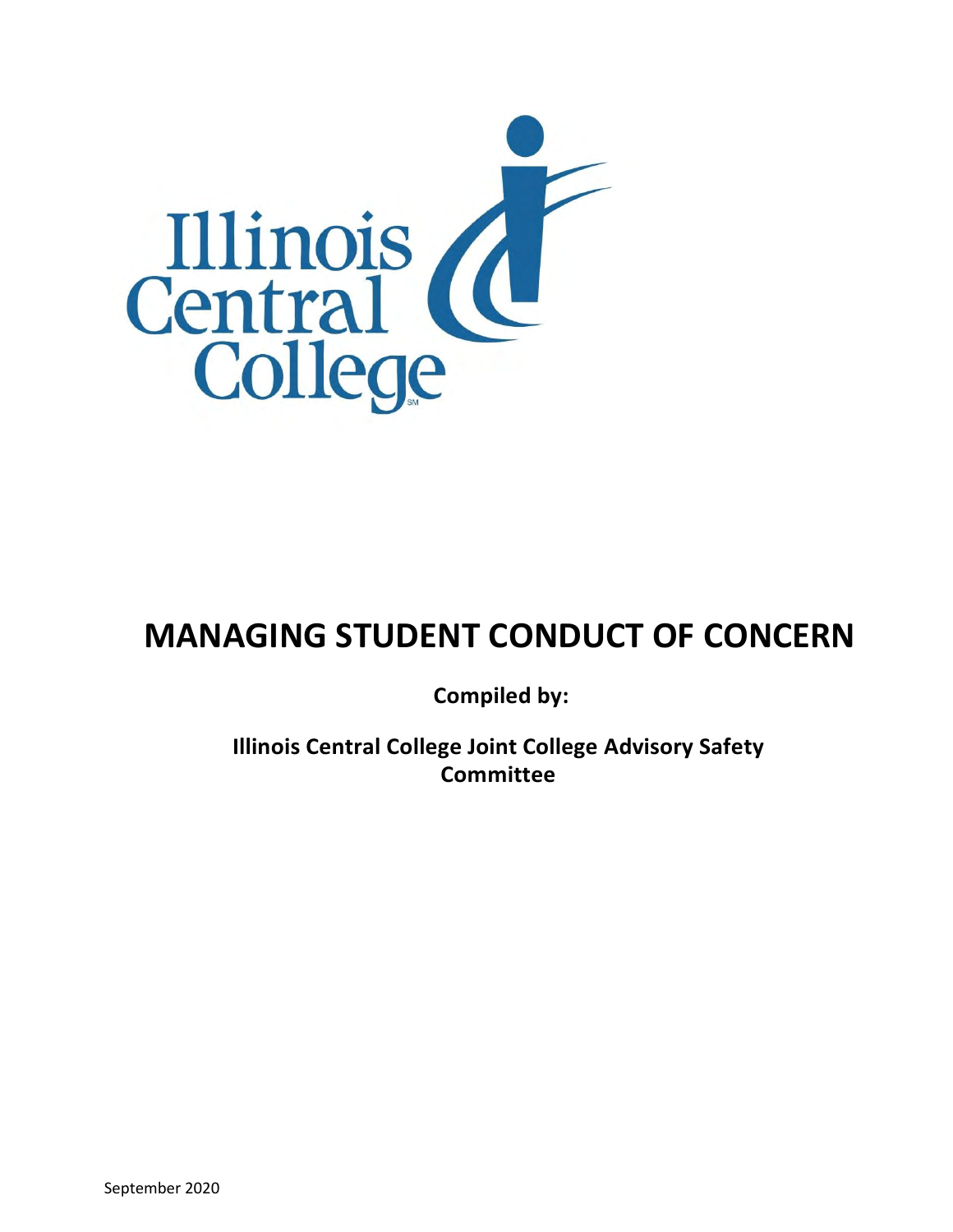# **MANAGING STUDENT CONDUCT OF CONCERN**

# **What is "conduct of concern"?**

Conduct of concern is behavior that is disturbing, alarming, disruptive, or distressing that may interfere with the learning and work environment at Illinois Central College. In most cases you may be able to manage the conduct; however, there may be times you will need the assistance of the Behavioral Intervention Team, Dean of Students, or Campus Police.

### **THE DISTRESSED STUDENT**

Generally, the behavior of the distressed student causes concern for the personal well-being of that student, rather than creating a worry for their impact on ourselves or on the classroom. You may be a resource in time of trouble. Your expression of interest and concern may be critical factors in helping the individual reestablish emotional equilibrium. Signs of a student in distress may include the following:

- Excessive procrastination and very poorly prepared work, especially if inconsistent with previous work
- **Infrequent class attendance with little or no work completed**
- Dependency (e.g., the student who hangs around or makes excessive appointments during office hours)
- Listlessness, lack of energy, or frequently falling asleep in class
- Marked changes in personal hygiene
- **Appearance of being overly nervous, tense or tearful**
- Repeated requests for special consideration (e.g., deadline extensions)
- Report of sexual or physical assault, or the recent death of a friend or family member
- **EXaggerated emotional response that is obviously inappropriate to the situation**
- Report of being unable to sleep or eat

## **Tips for dealing with the distressed student**

### *What To Do:*

- Refer the student to the Counseling Center, Room CC200 at the East Peoria Campus or Arbor Hall at the Peoria Campus.
- $\blacksquare$  If possible, walk the student to the Counseling Center.
- You are not expected to counsel a student, but you can listen to them and refer them to help.
- Do not try to solve their problems, but instead actively listen and refer them to others that are best equipped to assist them.
- Let them know you are concerned for them but will need to refer them to someone that can help.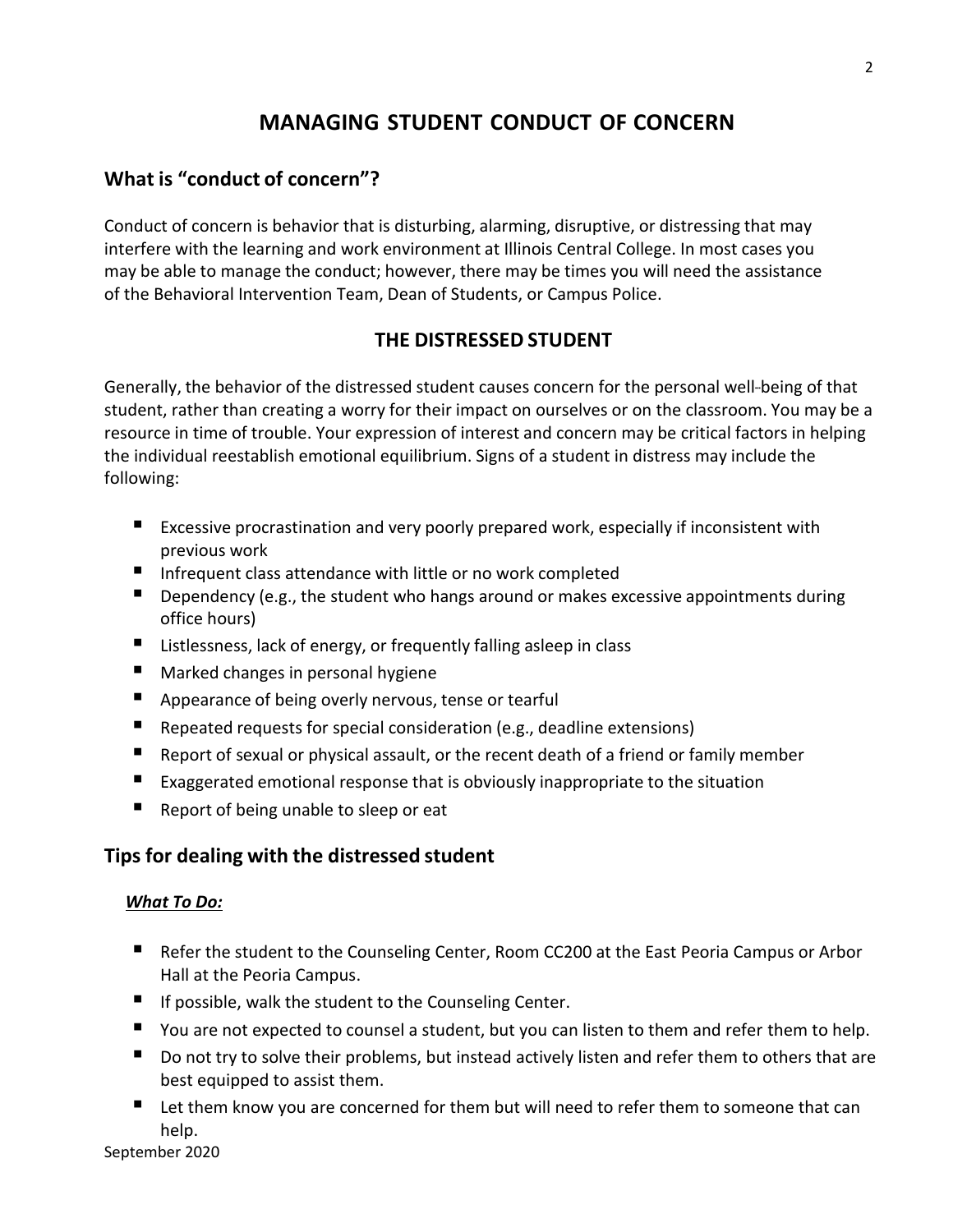- **Do not promise confidentiality**, because you do not know if you will need to refer them to a college colleague that is best equipped to help them.
- $\blacksquare$  Point out that seeking help is a sign of strength and courage.
- Do respect their privacy and value system even if you do not agree with them.
- Allow them to express their concerns and respond in non-judgmental terms.
- Complete a "Student of Concern" report on: [www.icc.edu/studentconcern](http://www.icc.edu/studentconcern)

#### **The Don'ts:**

- Don't promise confidentiality; you may need to share information with referrals.
- Don't judge or criticize.
- Don't ignore the unusual behavior.
- Don't make the problems your own.
- Don't involve yourself beyond the limits of your time or skill.

Report to the ICC Counseling office at (309) 694-5281 any instance in which a student confides in you that s/he is considering suicide. Also call the ICC Counseling office for consultation and assistance if the student shares other information that is of concern.

## **THE DISRUPTIVE STUDENT**

The behavior of the disruptive student may or may not include elements of disturbed behavior, but always negatively impacts those around him/her. The disruptive student makes it difficult for routine work or teaching to take place. Behaviors that may be considered disruptive include:

- Behavior which persistently interferes with effective class management, including an inability to comply with the directives of the instructor.
	- $\checkmark$  Persistent and unreasonable demands for time and attention.
	- $\checkmark$  Excessive talking and/or use of cell phone during class time.
	- $\checkmark$  Refusing to make change in conduct after it is addressed.
- Frequent or high levels of irritable, unruly, abrasive, or aggressive behavior, including argumentative questioning or monopolizing of classroom discussion.

### **Tips for dealing with the disruptive student**

### **What To Do:**

- Do not ignore this behavior, manage it immediately.
- Remain clam, have a conversation with the student outside the classroom to set clear boundaries and expectations.
- Let the student know their conduct is inappropriate and there are expectations their behavior will change, if it does not change there are consequences.
- If the student is angry, listen through the anger, peak anger usually lasts no more than 20 30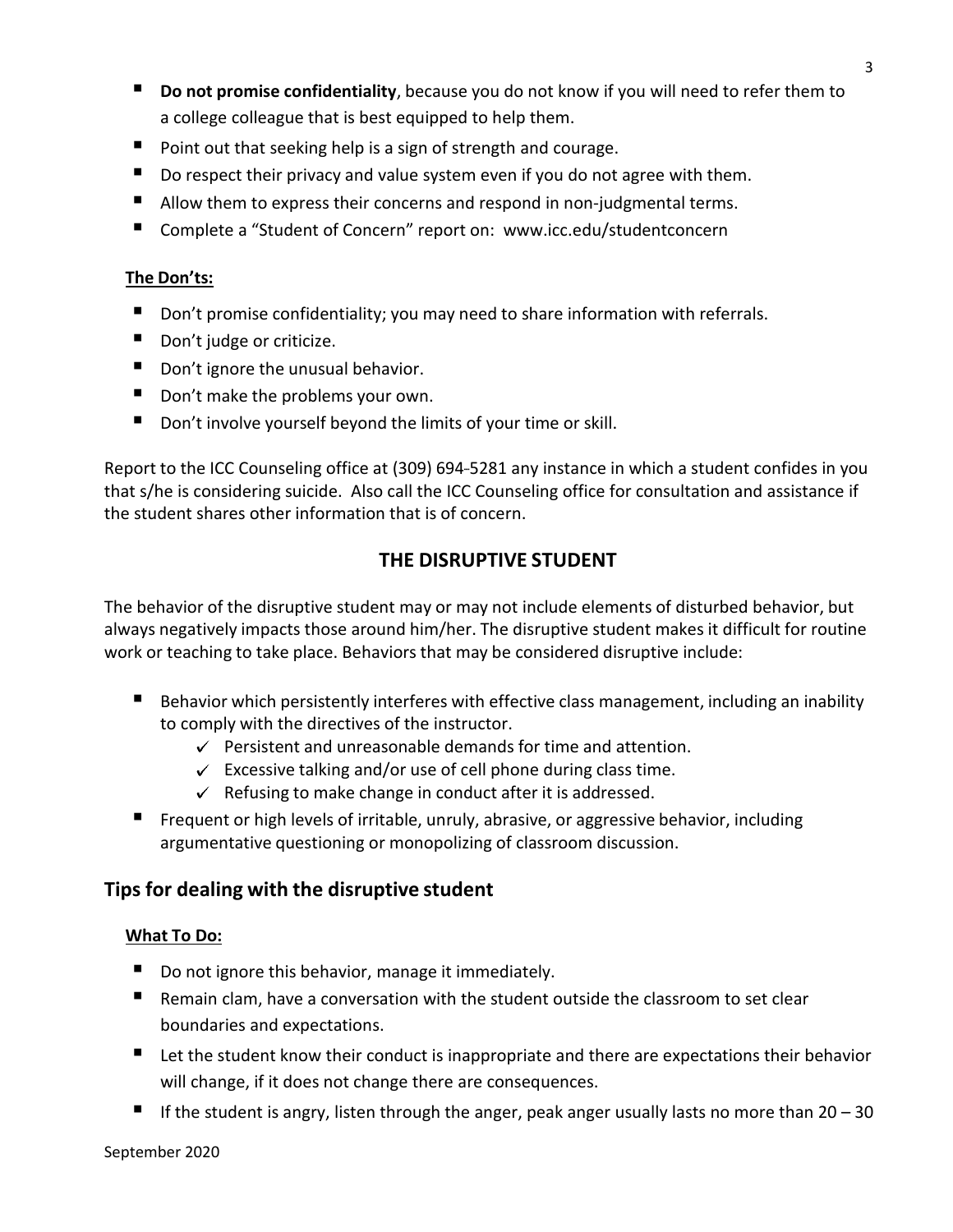seconds.

- Acknowledge their feelings, this does not mean you agree with their actions.
- Allow the student to vent, using silence to allow the person to talk it out.
- Set limits if needed, tell the student you are willing to speak with them when they are able to lower their voice, or refrain from extreme profanity.
- Be honest and focus on what you can do to resolve the situation.
- Contact your Dean, Dean of Students, or VP of Student Success for help with preparing a conversation with a student.
- Involve your supervisor if behavior does not change or the situation escalates or contact ICC Campus Police (309-694-5111).
- Complete a "Student of Concern" report on[: www.icc.edu/studentconcern](http://www.icc.edu/studentconcern)

### **The Don'ts:**

- Don't escalate the situation; speak calmly and with concern.
- Don't make physical contact with the student.

If the student is disruptive in class, s/he may be asked to leave the classroom for the remainder of the period. In such a case, the faculty member should contact the department Dean (or designee) for further instructions regarding the student's potential return to the classroom. The faculty member may request a meeting between the student, faculty member and department Dean.

If the student is uncooperative in leaving the classroom, contact Campus Police by calling 5111 from a campus phone or (309) 694-5111 from your cell phone.

**If you wish to have the student removed for longer than the remainder of the class period, you must contact the Dean of Students (or designee) and fill out the "Student of Concern" form online so that the incident can be addressed through the disciplinary due process procedure. A student cannot be removed from class for an extended period of time without a referral to the Dean of Students.**

If the student poses an immediate danger to others, you may choose to dismiss the class while waiting for Campus Police intervention. Use good judgment to protect your safety and the safety of others. Avoid escalating the situation.

### **THE DANGEROUS STUDENT**

The behavior of the dangerous student threatens the health and well-being of those around him/her. Behaviors which may be considered dangerous to self or others include the following:

- Expressed suicidal thoughts, threats, or the making of suicidal gestures.
- Self-mutilating behaviors, including cutting or burning of the self.
- $\blacksquare$  Threats to others.
- Carrying or brandishing a weapon.

September 2020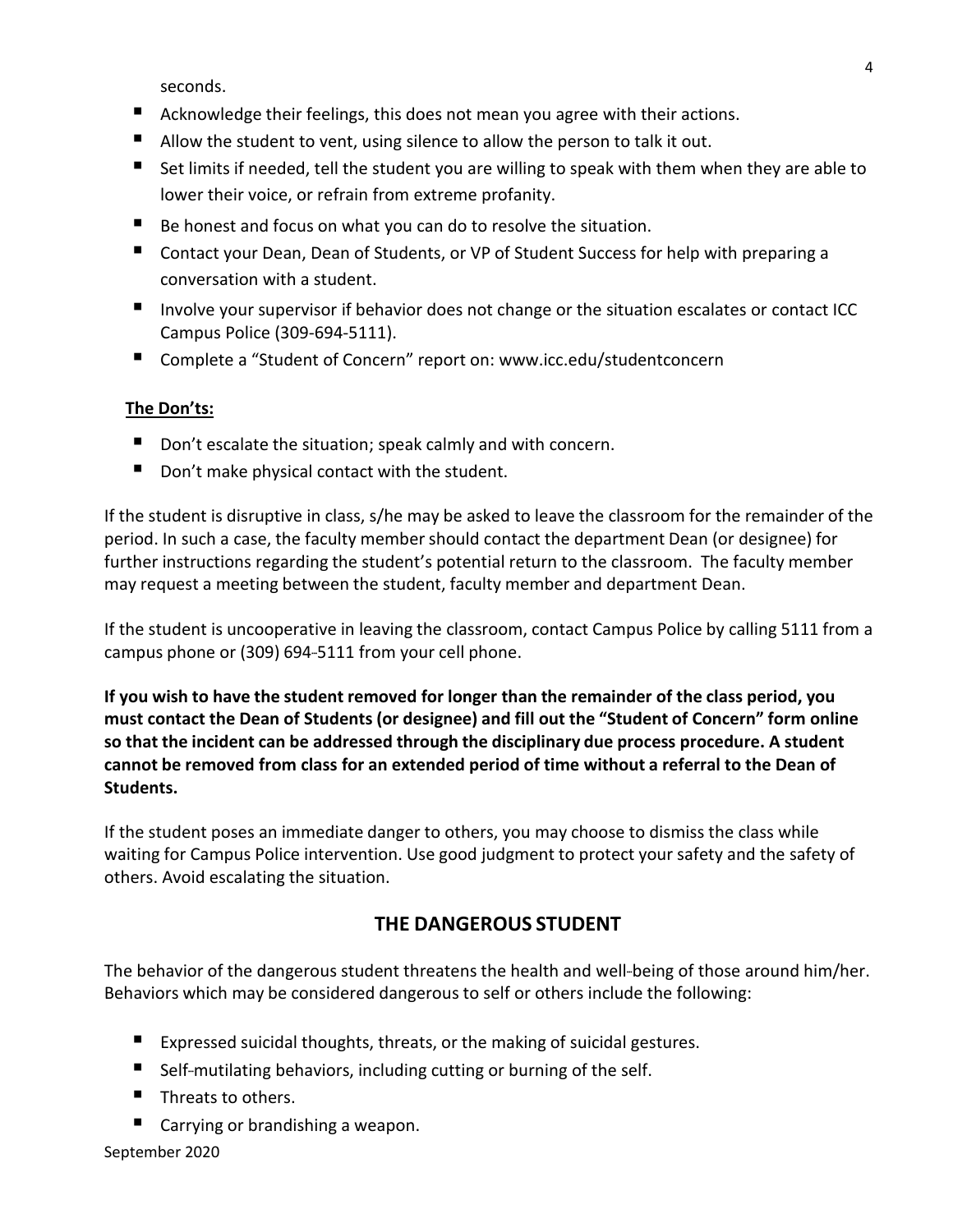- Intimidating behaviors, including inappropriate touching and/or standing too close to others, harassment or stalking.
- Yelling or screaming uncontrollably.
- Words or conduct that causes fear for personal safety.

# **Tips for dealing with the dangerousstudent**

### **What To Do:**

- Call ICC Campus Police immediately, 694-5111, or go to your closest campus phone. If your computer has the "green" emergency button, use it.
- **Program the Campus Police phone number into your cell phone and download the ICC Rave** Guardian phone app.
- Once the Police have arrived and the situation is managed, be sure to contact your supervisor, and document the incident with time, place, witnesses if any, and any supporting documentation using the link [www.icc.edu/studentconcern](http://www.icc.edu/studentconcern)

### **The Don'ts:**

- Don't escalate the situation; speak calmly and with concern. Don't be in a hurry. Don't make physical contact with the student.
- Don't patronize, joke or be sarcastic.
- Don't attempt to keep the perpetrator from leaving the classroom. Use good judgment to protect your safety and the safety of others.

## **Documentation**

Regardless of behavior be sure to document. Write down the facts of what occurred. Use concrete terms. Share the documentation appropriately with your supervisor, the Behavioral Intervention Team, or Campus Police. The "Student of Concern" form online is an appropriate tool to be used.

## **Referrals**

- If you feel threatened or endangered, call ICC Campus Police immediately. Dial 5111 from any campus phone or (309) 694-5111 from your cell phone. Program your cell phone with this number.
- To report a student to the Behavioral Intervention Team, call (309) 694-8501 or report in person at the Dean of Students, East Peoria Campus, Room CC200.
- To refer a student to the ICC Counseling office call (309) 694-5281.

## **Practice Preventive Measures**

- Have signals and code words in place to deal with threatening situations.
- Avoid scheduling appointments for times when no one else is in the area. Alert your colleagues in advance about a difficult meeting, and keep the door to the room open, or meet in a public area.
- Try to avoid working alone after hours. If you have to work late, advise a colleague, friend, or family member.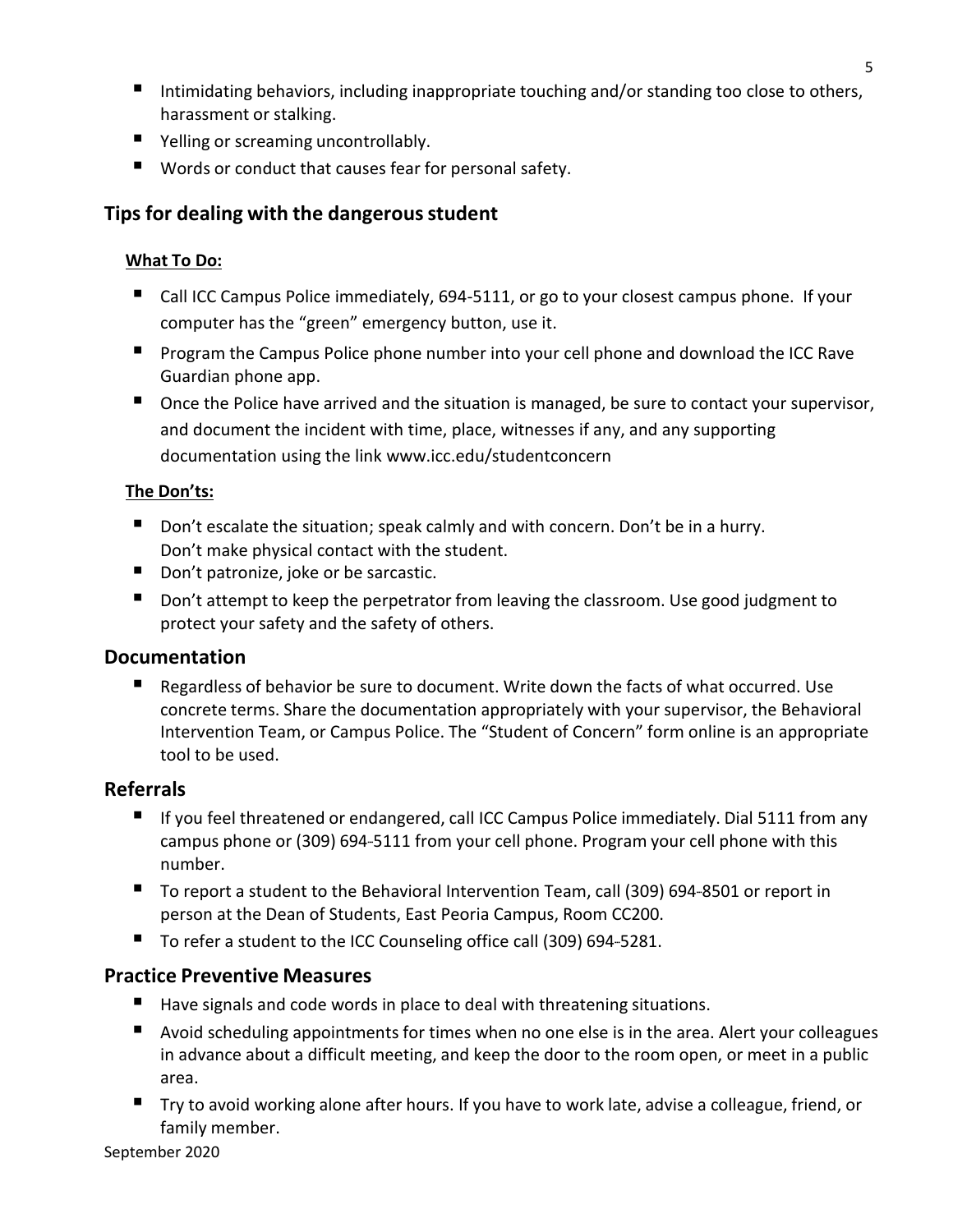- When working after normal college office hours, keep doors locked and do not open the door unless you are expecting someone.
- **E** Report any strange or unusual activities in and around your office/classroom immediately to your department Dean/Associate Dean and Campus Police.
- Lock your office and/or lab doors when these areas are not in use, even when you are leaving for "just a moment."

# **STUDENT RIGHTS & FACULTY / STAFF RESPONSIBILITIES**

The primary aim of intervening with a student who may be exhibiting behaviors of concern is to both assist the student and protect the college community. Achieving these two goals sometimes requires a careful balancing act. However, sometimes it may appear that the student's behavior is so disruptive that he or she must be removed from a specific class or from the campus in order to protect his or her own health and safety or the health and safety of others. In those circumstances, it is imperative that the faculty or staff member work with the Dean of Students to explore all alternatives.

Students have legal rights that protect them against arbitrary removal from classes or the campus; any such college action must follow due-process requirements for the student while minimizing negative impact on the classroom or campus community. In addition, the Americans with Disabilities Act protects student from negative action taken on the basis of a protected disability. Such protection does not override the student's responsibility to follow conduct codes and other college rules, nor does it mitigate violations of the law.

Generally, a student's behavior will be the sole basis for imposing disciplinary sanctions; whether the student has a mental disability or underlying emotional problem is irrelevant. At ICC, the Dean of Students has the sole authority to permanently remove a student from the classroom and/or from campus, and may do so only through the College's due process procedure. Faculty must report disruptive behaviors to the Dean of Students in order to move forward with barring a student from the classroom.

Faculty can help by taking pro-active steps to insure that students are aware of the instructor's expectations for classroom behavior. Standards of appropriate classroom behavior should be included in the class syllabus and should be discussed with students at the first class meeting. Communicating these standards within the syllabus will promote student retention by preventing confusion and misinterpretation of conduct expected by the instructor and provides the basis for disciplinary action, should it become necessary.

Suggested items for inclusion in each syllabus:

- Policy regarding attendance, punctuality and tardiness, including consequences.
- Statement regarding appropriate behavior between student and instructor and/or classmates.
- **Appropriate expectations for instructor time and attention inside and outside of class room.** General policies regarding communication with instructor, including instructor office hours and location, appointments and drop-in policy, phone number and policy regarding returning telephone calls and email communication expectations.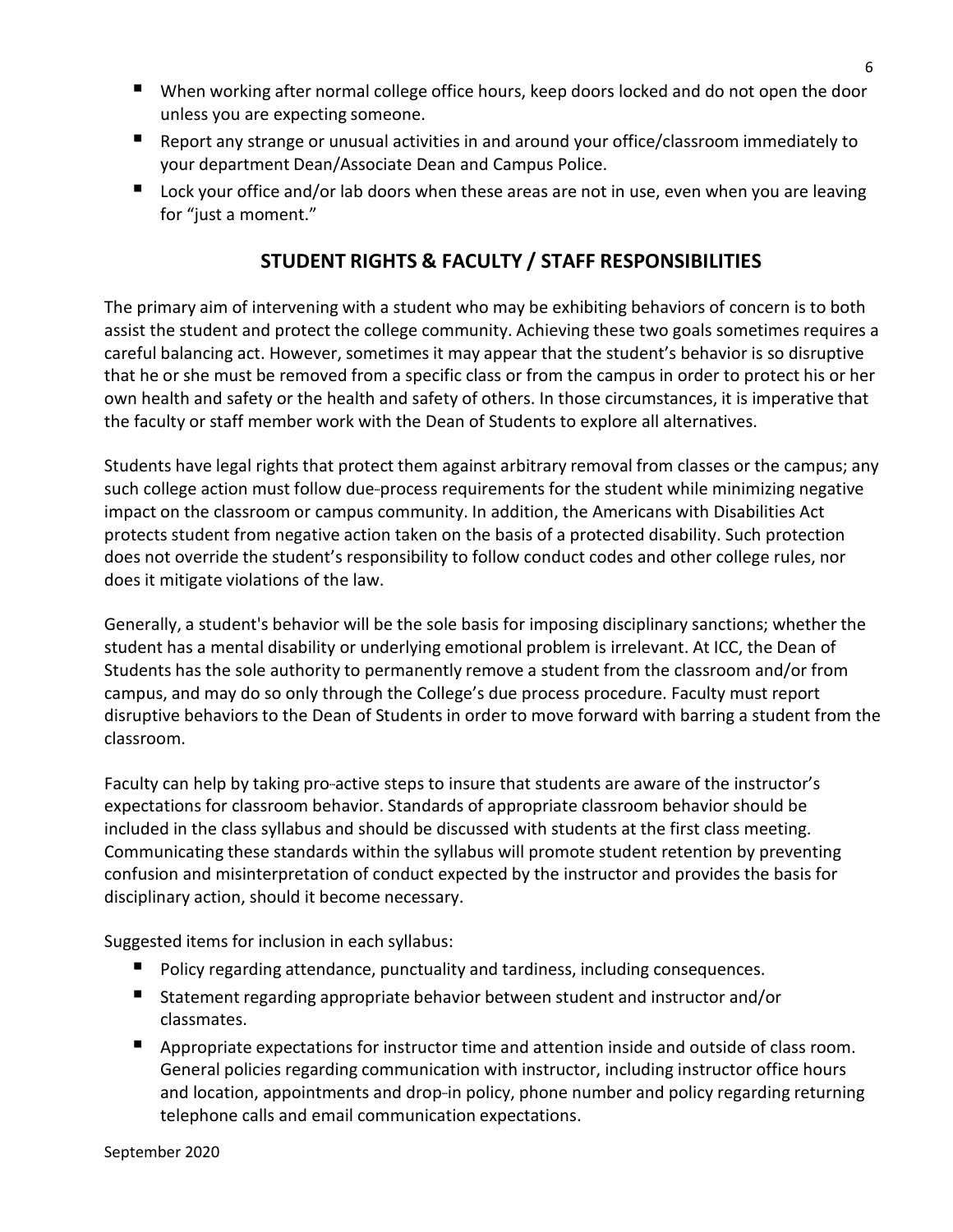- Statement regarding conflict resolution in the classroom (how to discuss differences/disagreements with the instructor and other students).
- General policy on eating and drinking in class.
- General policy regarding children and visitors in class.
- General policy regarding breaks and leaving and entering class at other than break time(s).
- General policy on plagiarism.
- General policy regarding cell phones, pagers, laptop computers, PDAs or smartphones

Statement regarding reasonable accommodation for students with documented special needs:

**If you have a disability that may require assistance or accommodations, or if you have any questionsrelated to any accommodation for testing, note taking, reading, etc., please speak with me as soon as possible. You should contact the Access Services office (voice: (309) 690- 6945 with any questions about such services.**

### **THE RIGHT RESOURCE FOR YOUR SPECIFIC SITUATION**

A variety of resources and staff are available on the ICC campuses to help faculty determine the optimal response to a disruptive or dangerous student or situation. The key is to determine the appropriate contact to make for the specific situation you are facing. Contacting the right department with your first call will help reduce your stress and minimize the time required to connect to the most effective intervention. Reminders of the resources to assist you in dealing with a student of concern follow. Below are some situations that might arise and an appropriate response:

### **If you are facing an immediate threat from a dangerous or currently disruptive student:**

If a student is actively disruptive in your classroom, and fails to modify his/her behavior at your request, OR if you believe the student poses an immediate threat to yourself, classmates, or him/herself, you should contact Campus Police by calling 5111 on a campus phone or (309) 694-5111 from your cell phone, or using your Rave Guardian phone app. Do not delay appropriate intervention by calling the ICC Counseling office or your department Dean for review or discussion. If you believe the student poses an immediate threat, call Campus Police immediately.

### **If you have, an initial or growing concern about a student who seems as though they may be disturbed or experiencing distress:**

Often a student may experience mental health problems that have a negative impact on their academic work, and they find it difficult to follow through on their academic responsibilities. Such a student may come to faculty with involved tales of interpersonal or family difficulties, which they hope will elicit sympathy and produce an incomplete/extension from the faculty member. To assist you in separating a legitimate excuse ("beyond the student's control") from one that is more manipulative, you may request that the student visit the ICC Counseling office to meet with a counselor. Faculty are invited to contact the Counseling office at (309) 694-5281 to discuss a student of concern and to seek advice about referral and/or intervention.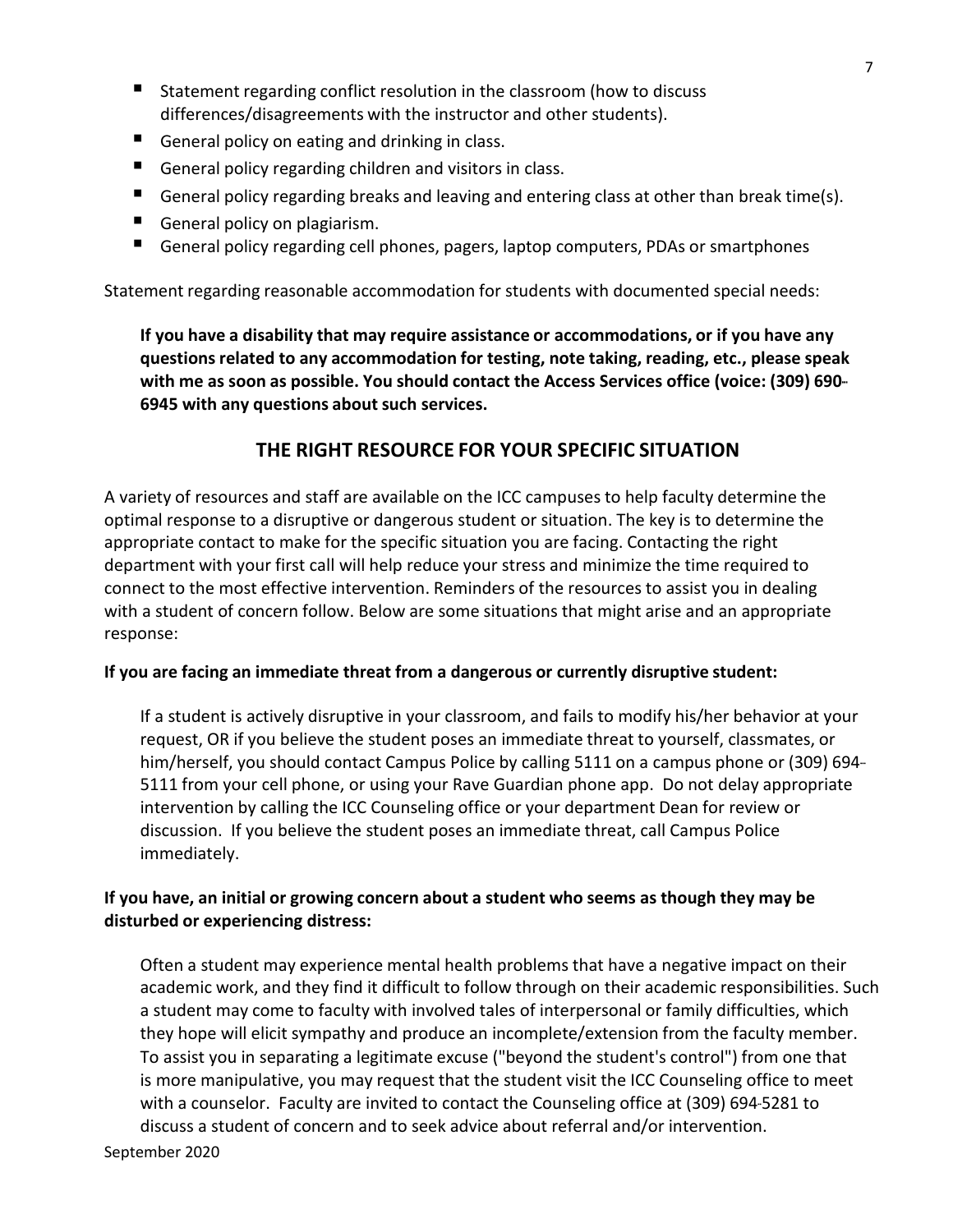#### **If you are working with a student who is requesting a reasonable accommodation for a disability:**

Occasionally a student will tell you s/he has a learning or psychological disability and may request special academic accommodations. In these circumstances, a referral to the Access Services office is appropriate. The Access Services office, the ICC office responsible for verifying documented disabilities, will make specific recommendations regarding reasonable academic accommodations that are compliant with federal regulations.

Client confidentiality will be maintained as dictated by law. Any academic accommodation is based on the student's disclosed disability or documentation, which is on file in the Access Services office. An Access Services correspondence form gives each instructor notice of the student's need for accommodation. If the faculty member has a concern regarding the suggested accommodation,s/he should contact the Access Services office at (309) 690-6945 to discuss alternatives.

### **If you are responding to a student who has violated or whom you suspect has violated a campus rule or policy:**

Any student who engages in behavior prohibited by the ICC Code of Conduct should be reported to the Dean of Students at (309) 694-8501. Behaviors which may represent a violation of the Code of Conduct, include, but are not limited to the following:

- Use of electronic devices such as cell phones, MP3 players, PDA's or smartphones while class is in session
- Inappropriate communication while class is in session  $-$  speaking while the instructor is speaking; mimicking or mocking the instructor or another student; constantly repeating an instructor's words, etc.
- **Personal attacks against another student or instructor yelling at another person, abusive** criticism of another person, challenging an instructor's authority in front of the class, using profanity aimed at another person in the class
- Overt inattentiveness sleeping in class, snoring in class, reading a newspaper or doing other homework in class, sitting with your back to the classroom, etc.
- Threatening behavior using gestures or language in an attempt to intimidate another person
- Disrespectful behavior texting in class, persistent late arrivals or early departures without permission, etc.
- Plagiarism, cheating, or other forms of academic misconduct

### **If you receive a class assignment which causes you to believe the student may be disturbed or threatening:**

As a proactive strategy, class syllabi should include ground rules for assignments and classroom discussion. Faculty will want to state their expectations with regard to how students address one another, how they address the instructor, how class members can disagree without becoming disagreeable, and what topics are or are not acceptable as the basis for assignments.

September 2020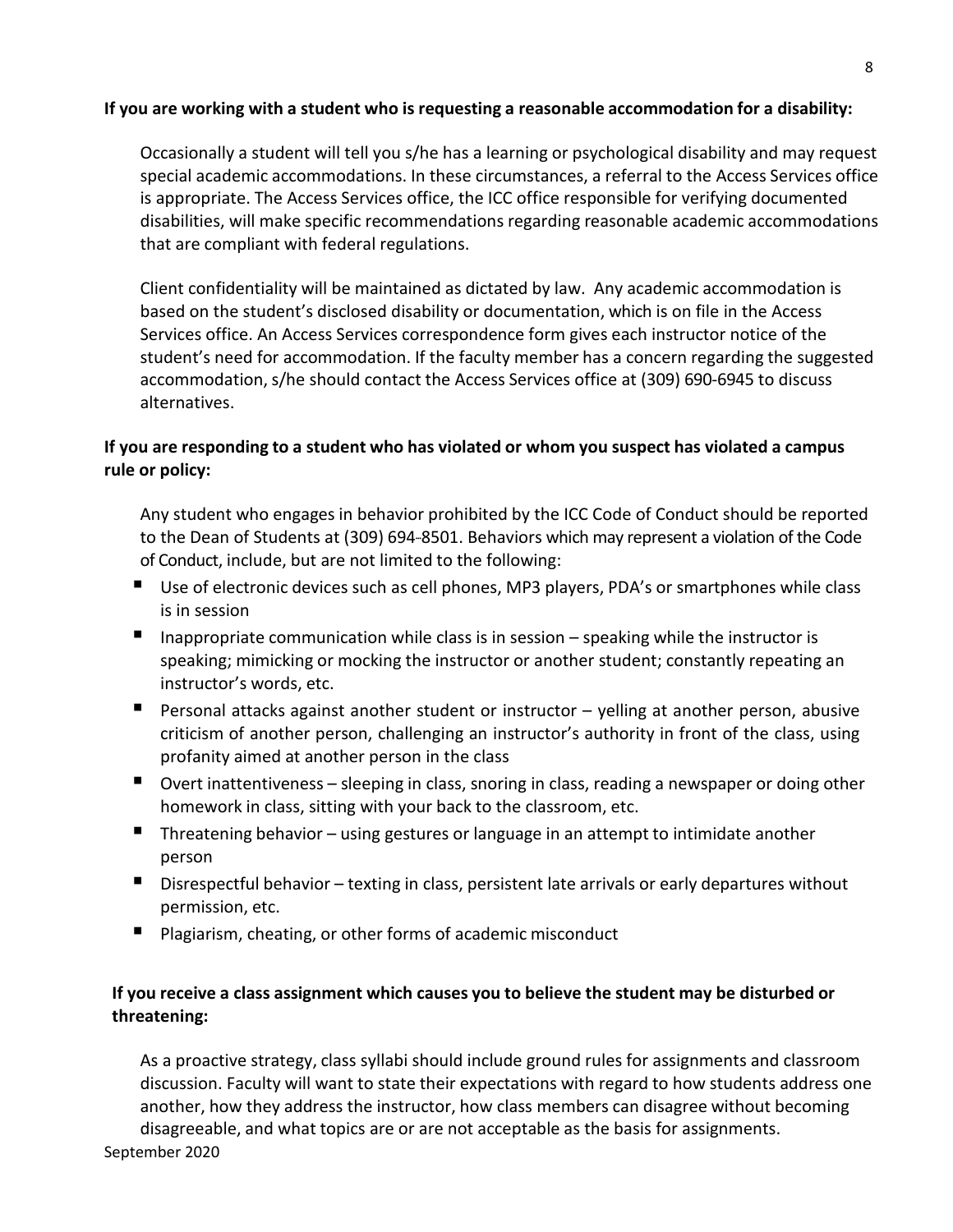However, a student may still submit a class assignment, which includes content that the faculty member finds to be disturbing or threatening. If this should happen, it is important that faculty members share the concern with others that can help evaluate the situation and help determine a plan of action. Faculty should plan to consult with their department Dean, as well as with a counseling office staff member at (309) 694-5281 to discuss the best plan of action based on the specific circumstances of the case. If a specific threat has been made, ICC Campus Police should be contacted immediately at (309) 694-5111.

#### **KEY CONTACTS:**

| <b>ICC Campus Police</b>                       | (309) 694–5223 (office)<br>(309) 694-5111 (emergencies) |
|------------------------------------------------|---------------------------------------------------------|
| Vice President of Student Success              | Bill Hebert (309) 694-8971                              |
| Interim Vice President of Academic Affairs     | Dr. Charles Swaim (309) 694-8584                        |
| Dean of Students                               | Dr. Emily Points (309) 694-8501                         |
| <b>Academic Deans</b>                          |                                                         |
| Interim Agricultural & Industrial Technologies | Robert Shaw (309) 694-5512                              |
| Arts & Behavioral Science                      | Kari Schimmel (309) 694-5590                            |
| Business, Legal, & Information Systems         | Michelle Weghorst (309) 694-5505                        |
| College & Career Readiness                     | Arnitria Shaw (309) 690-6886                            |
| <b>Humanities</b>                              | Dr. Loretta Oliver (309) 694-8984                       |
| <b>Health Careers</b>                          | Wendee Guth (309) 690-7535                              |
| <b>Associate Dean of Nursing</b>               | Mischelle Monagle (309)690-7547                         |
| Math, Science, & Engineering                   | Joe Bergman (309) 694-5367                              |
|                                                |                                                         |

#### **Behavioral Intervention Team (BIT)**

| Emily Points, Dean of Students                      | (309) 694-8501     |
|-----------------------------------------------------|--------------------|
| Tom Larson, Chief, Campus Police                    | (309) 694-5225     |
| Erika Schwiderski, Deputy Chief, Campus Police      | (309) 694-8825     |
| Amy Daxenbichler, Coordinator of Counseling         | (309) 694-5573     |
| Arnitria Shaw, Dean of College and Career Readiness | $(309) 690 - 6886$ |
| Terri Punke, Faculty Member                         | (309) 690-7562     |
| Margo Vance, Faculty Member                         | (309) 694-8290     |
| Anthony White, Faculty Member                       | (309) 690-7695     |
| Heather Doty, Softball Coach                        | (309) 694-5494     |
| Thomas Payne-Brewer, Counselor                      | (309) 694-5449     |
| Kari Schimmel, Academic Dean                        | (309) 694-5590     |
|                                                     |                    |